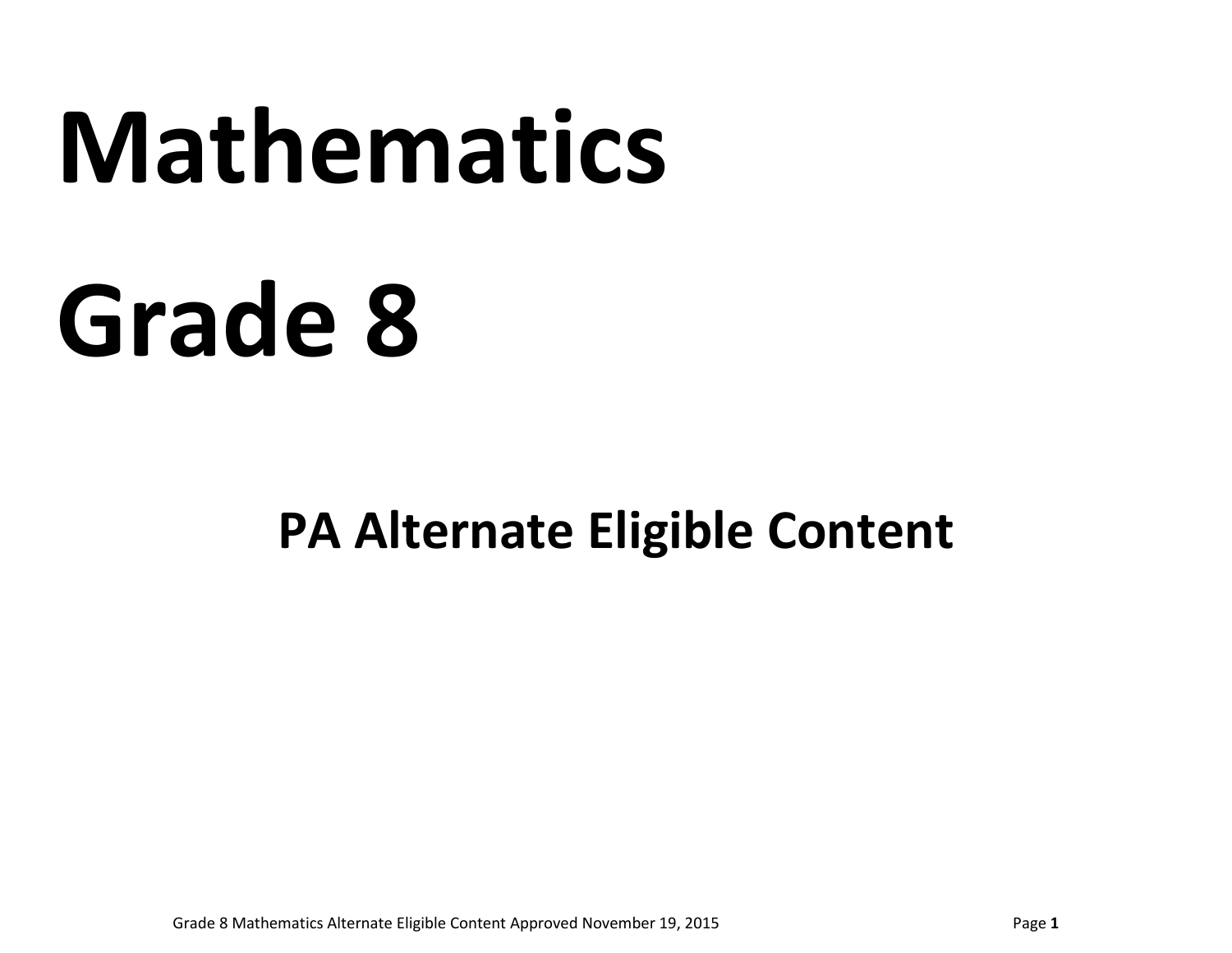# **PA Reporting Category: M08.A-N The Number System**

#### **PA Core Standards:**

CC.2.1.8.E.1 Distinguish between rational and irrational numbers using their properties. CC.2.1.8.E.4 Estimate irrational numbers by comparing them to rational numbers.

#### **Assessment Anchor**

M08.A-N.1 Demonstrate an understanding of rational and irrational numbers.

| <b>DESCRIPTOR</b>                                                    | <b>ELIGIBLE CONTENT</b>                                                                                                                                                                             | <b>Alternate Eligible</b><br><b>Content Code</b> | <b>ALTERNATE ELIGIBLE</b><br><b>CONTENT</b>                                           |
|----------------------------------------------------------------------|-----------------------------------------------------------------------------------------------------------------------------------------------------------------------------------------------------|--------------------------------------------------|---------------------------------------------------------------------------------------|
| M08.A-N.1.1<br>Apply concepts of rational<br>and irrational numbers. | M08.A-N.1.1.1<br>Determine whether a number is rational or irrational. For<br>rational numbers, show that the decimal expansion terminates<br>or repeats (limit repeating decimals to thousandths). |                                                  |                                                                                       |
|                                                                      | M08.A-N.1.1.2<br>Convert a terminating or repeating decimal to a rational<br>number (limit repeating decimals to thousandths).                                                                      | M08AN1.1.2a                                      | Convert a fraction to a decimal<br>up to the hundredths place                         |
|                                                                      | M08.A-N.1.1.3<br>Estimate the value of irrational numbers without a calculator<br>(limit whole number radicand to less than 144).<br>Example: $\sqrt{5}$ is between 2 and 3 but closer to 2.        |                                                  |                                                                                       |
|                                                                      | M08.A-N.1.1.4<br>Use rational approximations of irrational numbers to compare<br>and order irrational numbers.                                                                                      |                                                  |                                                                                       |
|                                                                      | M08.A-N.1.1.5<br>Locate/identify rational and irrational numbers at their<br>approximate locations on a number line.                                                                                | M08AN1.1.5a                                      | Locate a non-terminating<br>decimal at its approximate<br>location on the number line |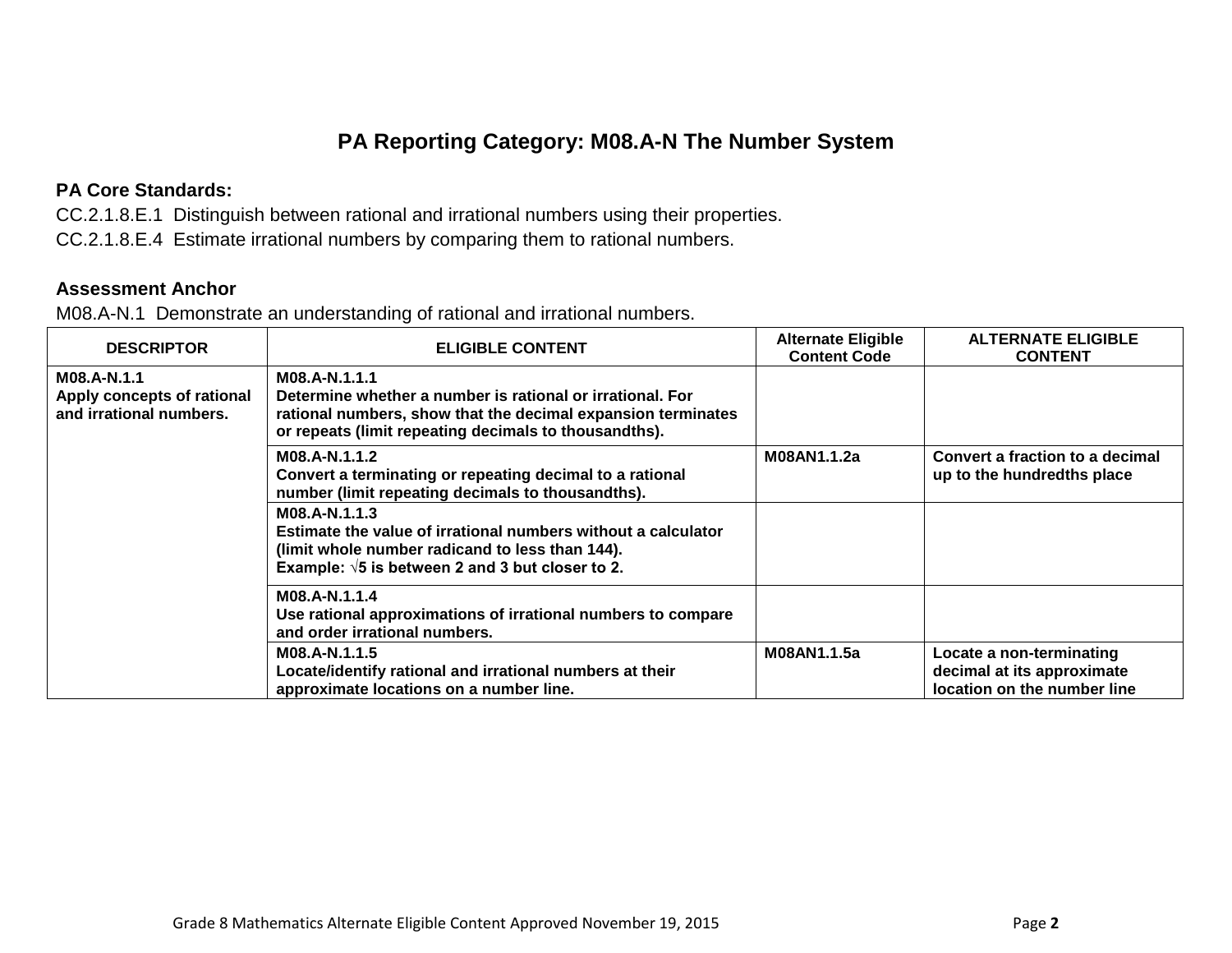# **PA Reporting Category: M08.B-E Expressions and Equations**

# **PA Core Standards:**

CC.2.2.8.B.1 Apply concepts of radicals and integer exponents to generate equivalent expressions.

# **Assessment Anchor**

M08.B-E.1 Demonstrate an understanding of expressions and equations with radicals and integer exponents.

| <b>DESCRIPTOR</b>                                                                                                                         | <b>ELIGIBLE CONTENT</b>                                                                                                                                                                                                                                                                                                                                                                                                                                                                                                    | <b>Alternate Eligible</b><br><b>Content Code</b> | <b>ALTERNATE ELIGIBLE</b><br><b>CONTENT</b>                                     |
|-------------------------------------------------------------------------------------------------------------------------------------------|----------------------------------------------------------------------------------------------------------------------------------------------------------------------------------------------------------------------------------------------------------------------------------------------------------------------------------------------------------------------------------------------------------------------------------------------------------------------------------------------------------------------------|--------------------------------------------------|---------------------------------------------------------------------------------|
| M08.B-E.1.1<br><b>Represent and use</b><br>expressions and equations<br>to solve problems<br>involving radicals and<br>integer exponents. | M08.B-E.1.1.1<br>Apply one or more properties of integer exponents to generate<br>equivalent numerical expressions without a calculator (with<br>final answers expressed in exponential form with positive<br>exponents). Properties will be provided.<br>Example: $3^{12} \times 3^{-15} = 3^{-3} = 1/(3^3)$                                                                                                                                                                                                              |                                                  |                                                                                 |
|                                                                                                                                           | M08.B-E.1.1.2<br>Use square root and cube root symbols to represent solutions<br>to equations of the form $x^2 = p$ and $x^3 = p$ , where p is a positive<br>rational number. Evaluate square roots of perfect squares (up<br>to and including 12 <sup>2</sup> ) and cube roots of perfect cubes (up to<br>and including 5 <sup>3</sup> ) without a calculator.<br>Example: If $x^2 = 25$ then $x = \pm \sqrt{25}$ .                                                                                                       | M08BE1.1.2a                                      | Identify the meaning of an<br>exponent (limited to exponents<br>of $2$ and $3)$ |
|                                                                                                                                           | M08.B-E.1.1.3<br>Estimate very large or very small quantities by using numbers<br>expressed in the form of a single digit times an integer power<br>of 10 and express how many times larger or smaller one<br>number is than another.<br>Example: Estimate the population of the United States as 3 x<br>10 <sup>8</sup> and the population of the world as $7 \times 10^9$ and determine<br>that the world population is more than 20 times larger than the<br><b>United States' population.</b>                          |                                                  |                                                                                 |
|                                                                                                                                           | M08.B-E.1.1.4<br>Perform operations with numbers expressed in scientific<br>notation, including problems where both decimal and scientific<br>notation are used. Express answers in scientific notation and<br>choose units of appropriate size for measurements of very<br>large or very small quantities (e.g., use millimeters per year for<br>seafloor spreading). Interpret scientific notation that has been<br>generated by technology (e.g., interpret 4.7EE9 displayed on a<br>calculator as $4.7 \times 10^9$ ). |                                                  |                                                                                 |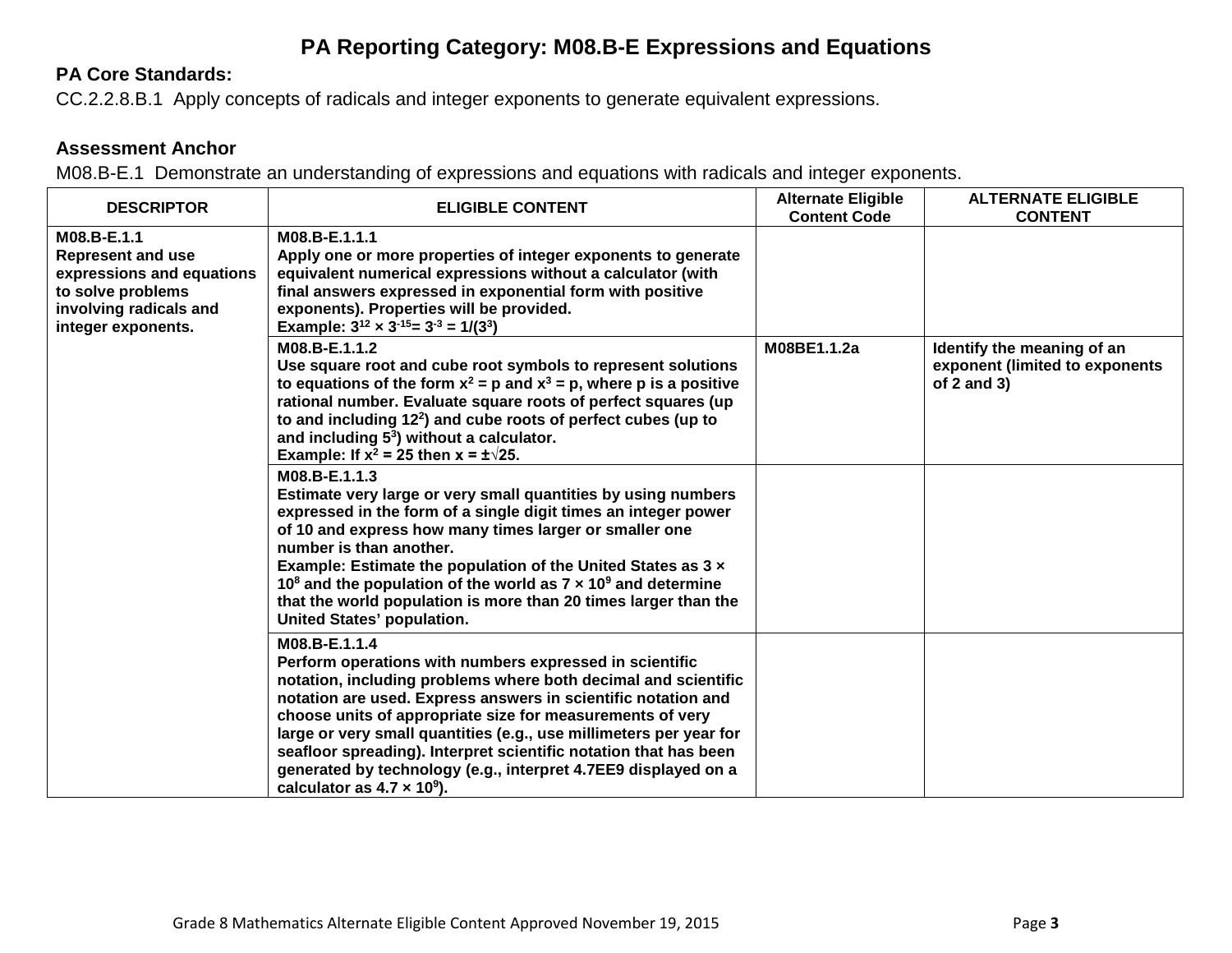# **PA Reporting Category: M08.B-E Expressions and Equations**

## **PA Core Standards:**

CC.2.2.8.B.2 Understand the connections between proportional relationships, lines, and linear equations.

#### **Assessment Anchor**

M08.B-E.2 Understand the connections between proportional relationships, lines, and linear equations.

| <b>DESCRIPTOR</b>                                                                                     | <b>ELIGIBLE CONTENT</b>                                                                                                                                                                                                                                                                                                                | <b>Alternate Eligible</b><br><b>Content Code</b> | <b>ALTERNATE ELIGIBLE</b><br><b>CONTENT</b>                             |
|-------------------------------------------------------------------------------------------------------|----------------------------------------------------------------------------------------------------------------------------------------------------------------------------------------------------------------------------------------------------------------------------------------------------------------------------------------|--------------------------------------------------|-------------------------------------------------------------------------|
| M08.B-E.2.1<br>Analyze and describe<br>linear relationships<br>between two variables,<br>using slope. | M08.B-E.2.1.1<br>Graph proportional relationships, interpreting the unit rate as<br>the slope of the graph. Compare two different proportional<br>relationships represented in different ways.<br>Example: Compare a distance-time graph to a distance-time<br>equation to determine which of two moving objects has greater<br>speed. | M08BE2.1.1a                                      | <b>Compare two proportional</b><br>relationships shown in graph<br>form |
|                                                                                                       | M08.B-E.2.1.2<br>Use similar right triangles to show and explain why the slope m<br>is the same between any two distinct points on a non-vertical<br>line in the coordinate plane.                                                                                                                                                     |                                                  |                                                                         |
|                                                                                                       | M08.B-E.2.1.3<br>Derive the equation $y = mx$ for a line through the origin and the<br>equation $y = mx + b$ for a line intercepting the vertical axis at b.                                                                                                                                                                           | M08BE2.1.3a                                      | Identify the slope and y-<br>intercept of a line on a graph             |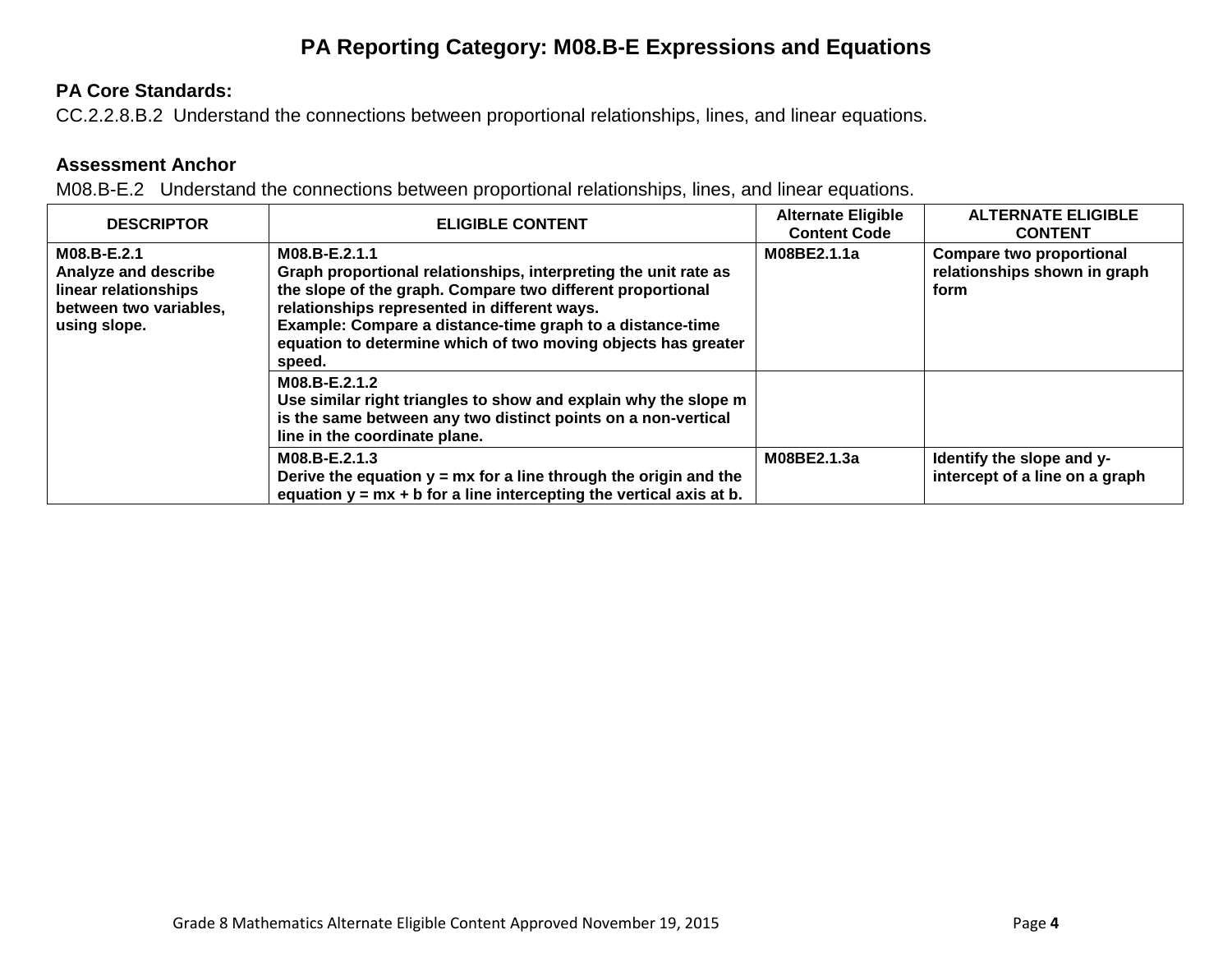# **PA Reporting Category: M08.B-E Expressions and Equations**

# **PA Core Standards:**

CC.2.2.8.B.3 Analyze and solve linear equations and pairs of simultaneous linear equations.

### **Assessment Anchor**

M08.B-E.3 Analyze and solve linear equations and pairs of simultaneous linear equations.

| <b>DESCRIPTOR</b>                                                                                                           | <b>ELIGIBLE CONTENT</b>                                                                                                                                                                                                                                                                                                                                                                    | <b>Alternate Eligible</b><br><b>Content Code</b> | <b>ALTERNATE ELIGIBLE</b><br><b>CONTENT</b>                                                                                |
|-----------------------------------------------------------------------------------------------------------------------------|--------------------------------------------------------------------------------------------------------------------------------------------------------------------------------------------------------------------------------------------------------------------------------------------------------------------------------------------------------------------------------------------|--------------------------------------------------|----------------------------------------------------------------------------------------------------------------------------|
| M08.B-E.3.1<br>Write, solve, graph, and<br>interpret linear equations<br>in one or two variables,<br>using various methods. | M08.B-E.3.1.1<br>Write and identify linear equations in one variable with one<br>solution, infinitely many solutions, or no solutions. Show<br>which of these possibilities is the case by successively<br>transforming the given equation into simpler forms until an<br>equivalent equation of the form $x = a$ , $a = a$ , or $a = b$ results<br>(where a and b are different numbers). | M08BE3.1.1a                                      | Select an algebraic equation<br>using addition or subtraction to<br>solve a 2-step real-world<br>problem with one variable |
|                                                                                                                             | M08.B-E.3.1.2<br>Solve linear equations that have rational number coefficients,<br>including equations whose solutions require expanding<br>expressions using the distributive property and collecting like<br>terms.                                                                                                                                                                      | M08BE3.1.2a                                      | Solve a 2-step real-world<br>problem using an algebraic<br>equation involving addition or<br>subtraction and one variable  |
|                                                                                                                             | M08.B-E.3.1.3<br>Interpret solutions to a system of two linear equations in two<br>variables as points of intersection of their graphs because<br>points of intersection satisfy both equations simultaneously.                                                                                                                                                                            |                                                  |                                                                                                                            |
|                                                                                                                             | M08.B-E.3.1.4<br>Solve systems of two linear equations in two variables<br>algebraically and estimate solutions by graphing the<br>equations. Solve simple cases by inspection.<br>Example: $3x + 2y = 5$ and $3x + 2y = 6$ have no solution because<br>$3x + 2y$ cannot simultaneously be 5 and 6.                                                                                        |                                                  |                                                                                                                            |
|                                                                                                                             | M08.B-E.3.1.5<br>Solve real-world and mathematical problems leading to two<br>linear equations in two variables.<br>Example: Given coordinates for two pairs of points, determine<br>whether the line through the first pair of points intersects the<br>line through the second pair.                                                                                                     | M08BE3.1.5a                                      | <b>Graph a linear equation</b>                                                                                             |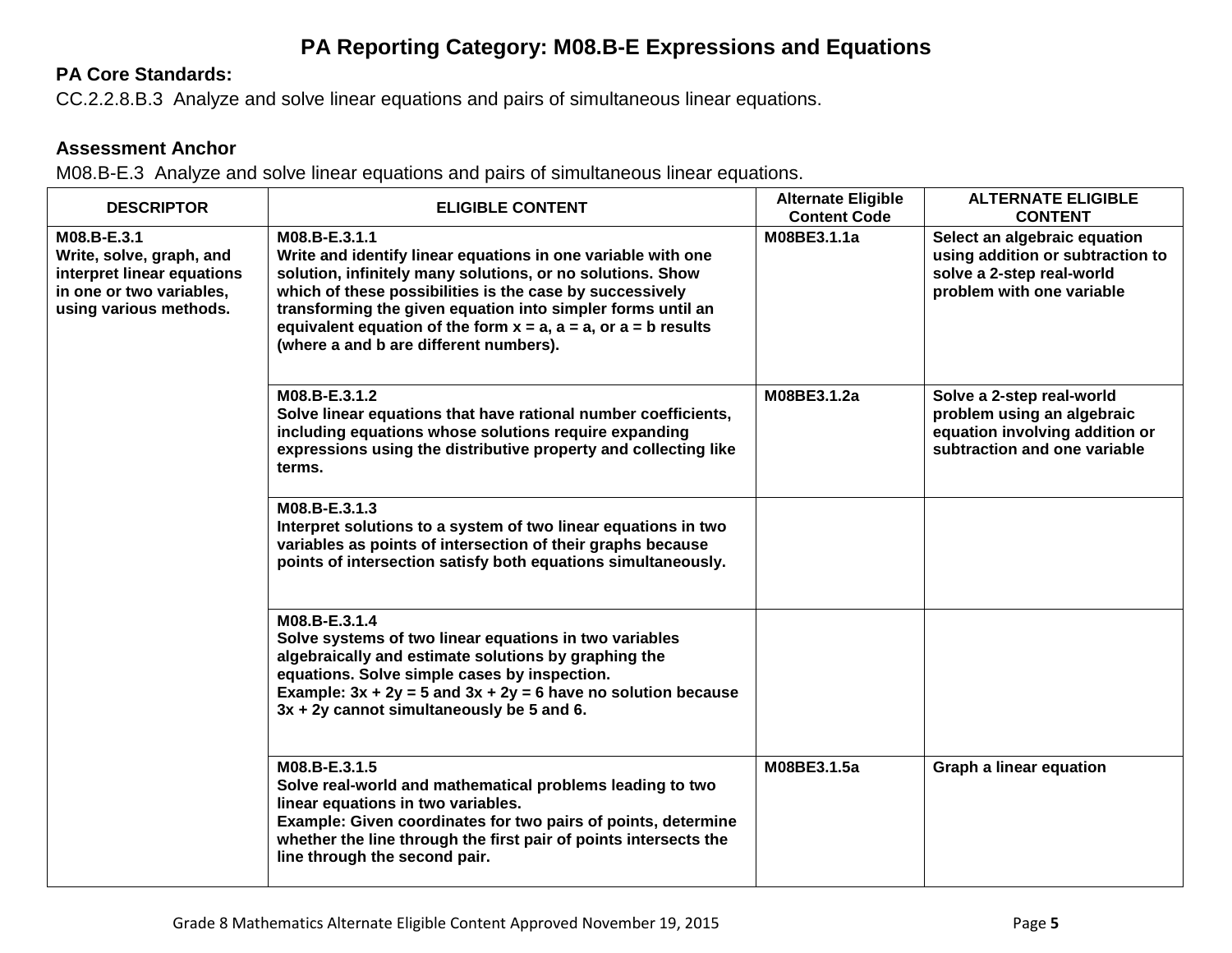# **PA Reporting Category: M08.B-F Functions**

# **PA Core Standards:**

CC.2.2.8.C.1 Define, evaluate, and compare functions.

#### **Assessment Anchor**

M08.B-F.1 Analyze and interpret functions.

| <b>DESCRIPTOR</b>                                                                                                                                            | <b>ELIGIBLE CONTENT</b>                                                                                                                                                                                                                                                                                                                                                                                                                                    | <b>Alternate Eligible</b><br><b>Content Code</b> | <b>ALTERNATE ELIGIBLE</b><br><b>CONTENT</b> |
|--------------------------------------------------------------------------------------------------------------------------------------------------------------|------------------------------------------------------------------------------------------------------------------------------------------------------------------------------------------------------------------------------------------------------------------------------------------------------------------------------------------------------------------------------------------------------------------------------------------------------------|--------------------------------------------------|---------------------------------------------|
| M08.B-F.1.1<br>Define, evaluate, and compare<br>functions displayed<br>algebraically, graphically, or<br>numerically in tables or by<br>verbal descriptions. | M08.B-F.1.1.1<br>Determine whether a relation is a function.<br>M08.B-F.1.1.2<br>Compare properties of two functions, each represented in<br>a different way (i.e., algebraically, graphically, numerically<br>in tables, or by verbal descriptions).<br>Example: Given a linear function represented by a table of<br>values and a linear function represented by an algebraic<br>expression, determine which function has the greater rate<br>of change. |                                                  |                                             |
|                                                                                                                                                              | M08.B-F.1.1.3<br>Interpret the equation $y = mx + b$ as defining a linear<br>function whose graph is a straight line; give examples of<br>functions that are not linear.                                                                                                                                                                                                                                                                                   |                                                  |                                             |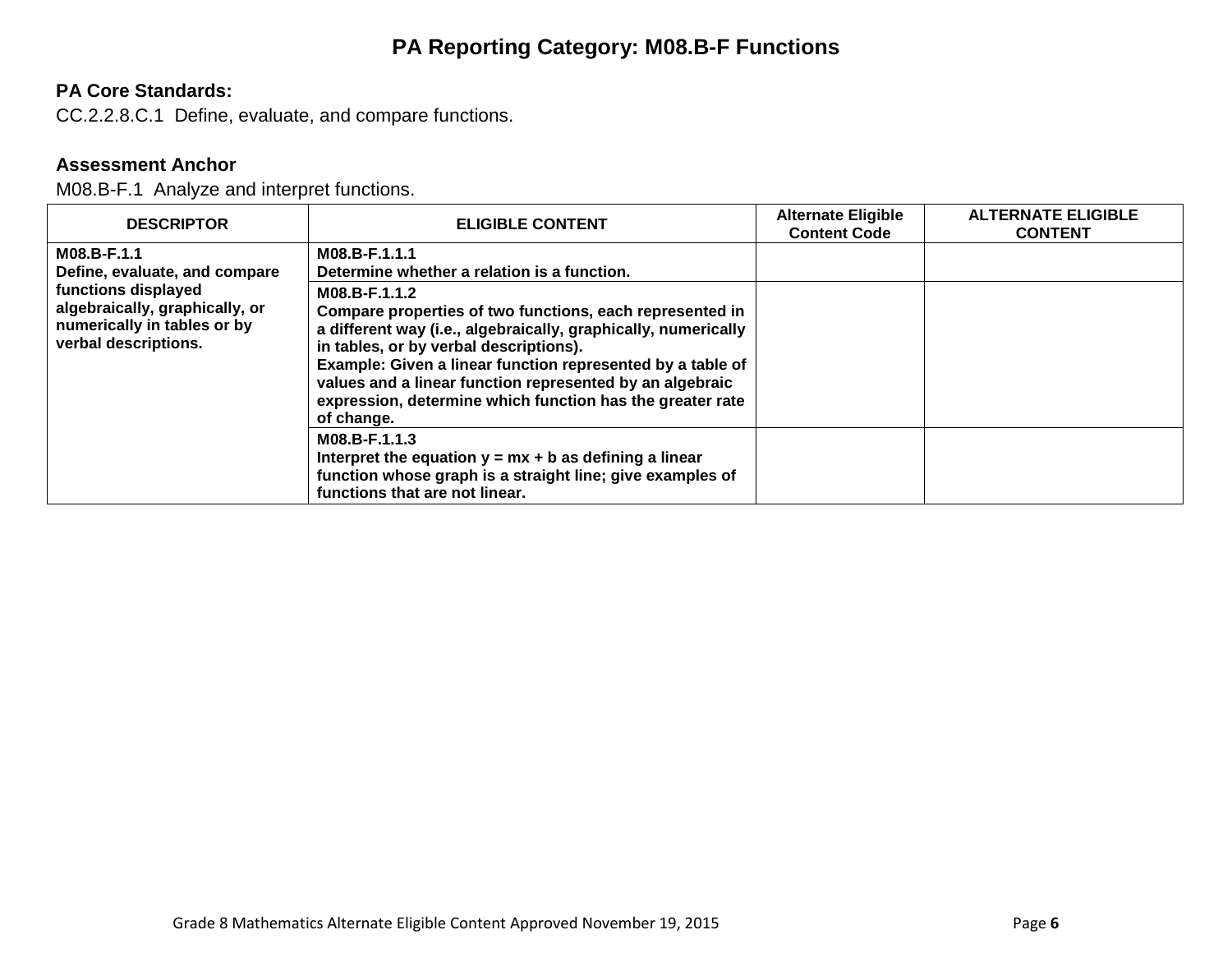# **PA Reporting Category: M08.B-F Functions**

# **PA Core Standards:**

CC.2.2.8.C.2 Use concepts of functions to model relationships between quantities.

### **Assessment Anchor**

M08.B-F.2 Use functions to model relationships between quantities.

| <b>DESCRIPTOR</b>                                                                                                                            | <b>ELIGIBLE CONTENT</b>                                                                                                                                                                                                                                                                                                                                                                                                                                     | <b>Alternate Eligible</b><br><b>Content Code</b> | <b>ALTERNATE ELIGIBLE</b><br><b>CONTENT</b>                                                                 |
|----------------------------------------------------------------------------------------------------------------------------------------------|-------------------------------------------------------------------------------------------------------------------------------------------------------------------------------------------------------------------------------------------------------------------------------------------------------------------------------------------------------------------------------------------------------------------------------------------------------------|--------------------------------------------------|-------------------------------------------------------------------------------------------------------------|
| M08.B-F.2.1<br><b>Represent or interpret</b><br>functional relationships<br>between quantities using<br>tables, graphs, and<br>descriptions. | M08.B-F.2.1.1<br>Construct a function to model a linear relationship between<br>two quantities. Determine the rate of change and initial value of<br>the function from a description of a relationship or from two (x,<br>y) values, including reading these from a table or from a graph.<br>Interpret the rate of change and initial value of a linear function<br>in terms of the situation it models and in terms of its graph or a<br>table of values. | M08BF2.1.1a                                      | Determine the missing value<br>in a graph showing a real-<br>world linear relationship                      |
|                                                                                                                                              | M08.B-F.2.1.2<br>Describe qualitatively the functional relationship between two<br>quantities by analyzing a graph (e.g., where the function is<br>increasing or decreasing, linear or nonlinear). Sketch or<br>determine a graph that exhibits the qualitative features of a<br>function that has been described verbally.                                                                                                                                 | M08BF2.1.2a                                      | Describe the relationship<br>between two variables with a<br>linear relationship displayed<br>in graph form |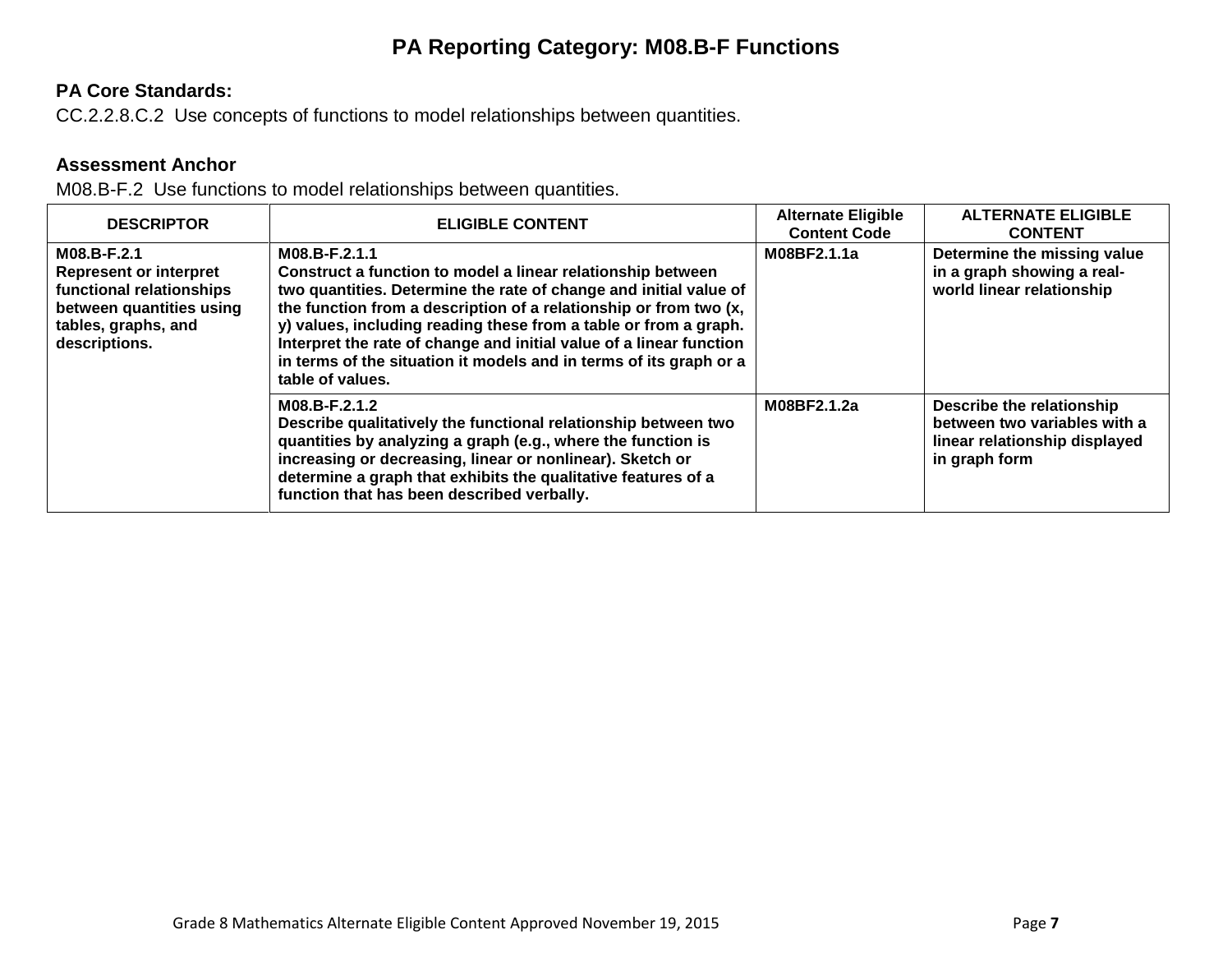# **PA Reporting Category: M08.C-G Geometry**

# **PA Core Standards:**

CC.2.3.8.A.2 Understand and apply congruence, similarity, and geometric transformations using various tools.

#### **Assessment Anchor**

M08.C-G.1 Demonstrate an understanding of geometric transformations.

| <b>DESCRIPTOR</b>                                                                                         | <b>ELIGIBLE CONTENT</b>                                                                                                                                                                 | <b>Alternate Eligible</b><br><b>Content Code</b> | <b>ALTERNATE ELIGIBLE</b><br><b>CONTENT</b>                                                 |
|-----------------------------------------------------------------------------------------------------------|-----------------------------------------------------------------------------------------------------------------------------------------------------------------------------------------|--------------------------------------------------|---------------------------------------------------------------------------------------------|
| M08.C-G.1.1<br>Apply properties of<br>geometric transformations<br>to verify congruence or<br>similarity. | M08.C-G.1.1.1<br>Identify and apply properties of rotations, reflections, and<br>translations.<br>Example: Angle measures are preserved in rotations,<br>reflections, and translations. | M08CG1.1.1a                                      | Identify a rotation, reflection,<br>or translation of a two- or<br>three-dimensional figure |
|                                                                                                           | M08.C-G.1.1.2<br>Given two congruent figures, describe a sequence of<br>transformations that exhibits the congruence between them.                                                      | M08CG1.1.2a                                      | Identify figures that are<br>congruent/similar                                              |
|                                                                                                           | M08.C-G.1.1.3<br>Describe the effect of dilations, translations, rotations, and<br>reflections on two-dimensional figures using coordinates.                                            |                                                  |                                                                                             |
|                                                                                                           | M08.C-G.1.1.4<br>Given two similar two-dimensional figures, describe a<br>sequence of transformations that exhibits the similarity<br>between them.                                     |                                                  |                                                                                             |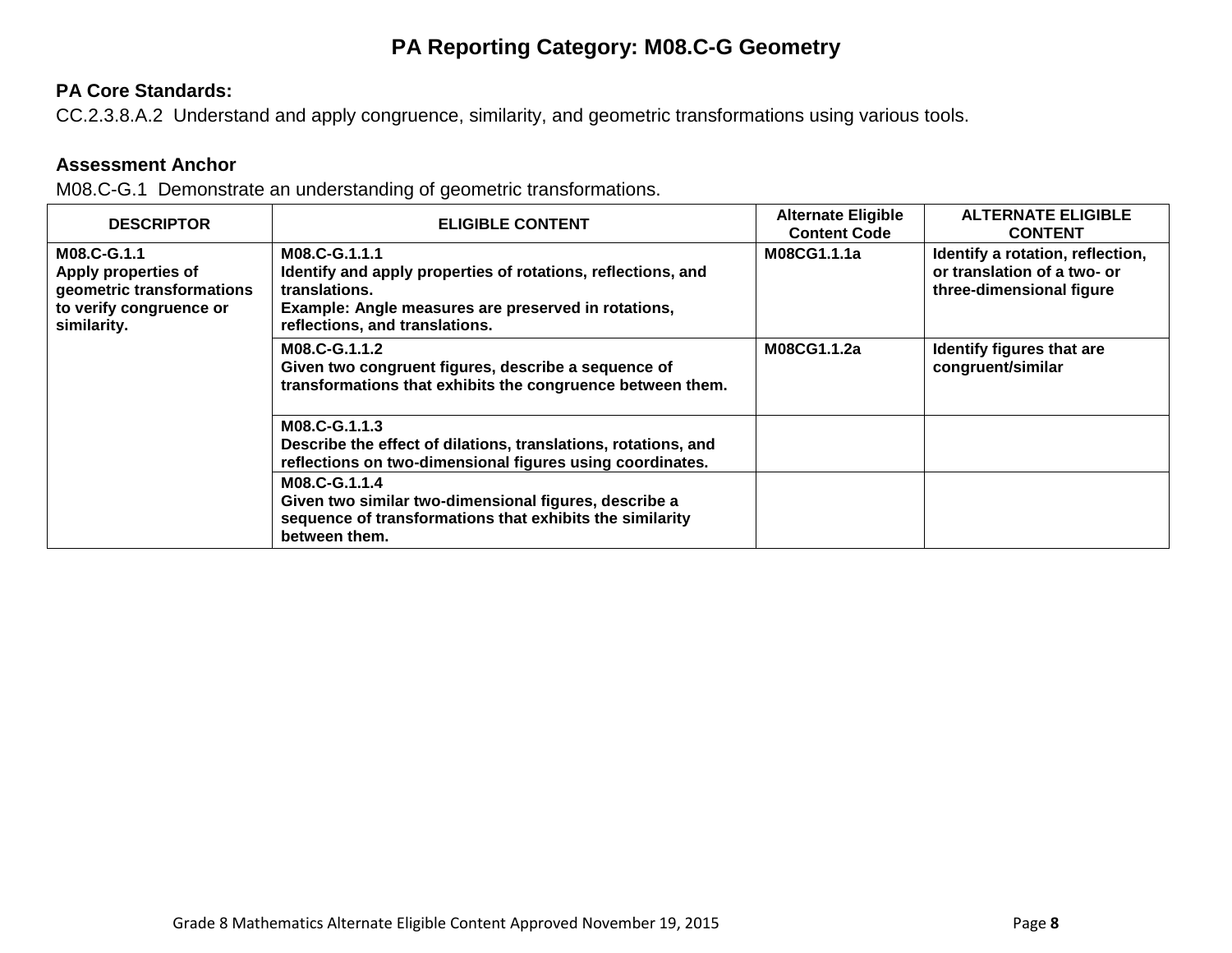# **PA Reporting Category: M08.C-G Geometry**

# **PA Core Standards:**

CC.2.3.8.A.3 Understand and apply the Pythagorean Theorem to solve problems.

### **Assessment Anchor**

M08.C-G.2 Understand and apply the Pythagorean theorem.

| <b>DESCRIPTOR</b>                                                                                  | <b>ELIGIBLE CONTENT</b>                                                                                                                                                                                                                                                                                 | <b>Alternate Eligible</b><br><b>Content Code</b> | <b>ALTERNATE ELIGIBLE</b><br><b>CONTENT</b>                                                 |
|----------------------------------------------------------------------------------------------------|---------------------------------------------------------------------------------------------------------------------------------------------------------------------------------------------------------------------------------------------------------------------------------------------------------|--------------------------------------------------|---------------------------------------------------------------------------------------------|
| M08.C-G.2.1<br>Solve problems involving<br>right triangles by applying<br>the Pythagorean theorem. | M08.C-G.2.1.1<br>Apply the converse of the Pythagorean theorem to show a<br>triangle is a right triangle.                                                                                                                                                                                               |                                                  |                                                                                             |
|                                                                                                    | M08.C-G.2.1.2<br>Apply the Pythagorean theorem to determine unknown side<br>lengths in right triangles in real-world and mathematical<br>problems in two and three dimensions. (Figures provided for<br>problems in three dimensions will be consistent with Eligible<br>Content in grade 8 and below.) | M08CG2.1.2a                                      | Apply the Pythagorean<br>theorem to determine<br>length/distance in a real-world<br>problem |
|                                                                                                    | M08.C-G.2.1.3<br>Apply the Pythagorean theorem to find the distance between<br>two points in a coordinate system.                                                                                                                                                                                       |                                                  |                                                                                             |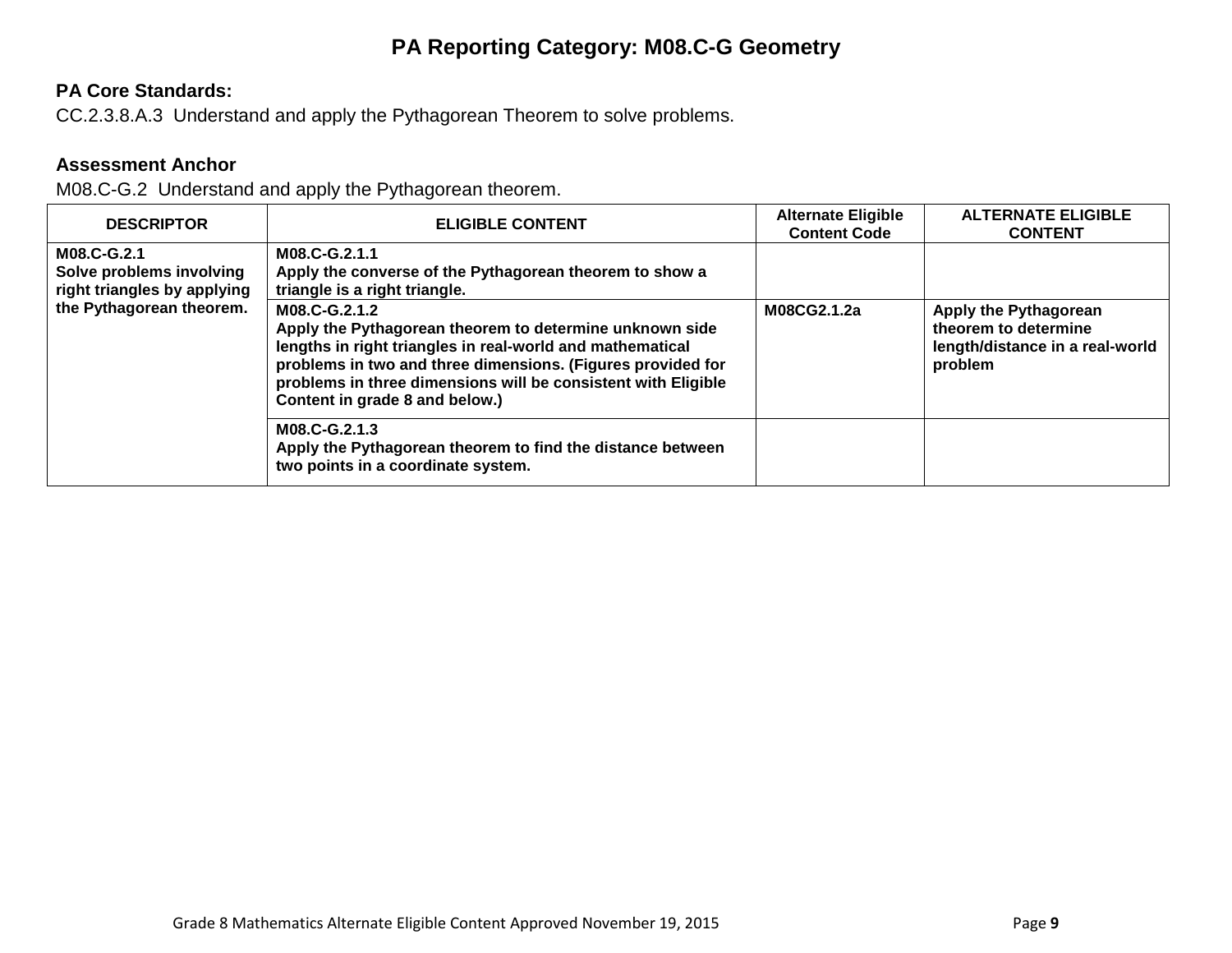# **PA Reporting Category: M08.C-G Geometry**

# **PA Core Standards:**

CC.2.3.8.A.1 Apply the concepts of volume of cylinders, cones, and spheres to solve real‐world and mathematical problems.

#### **Assessment Anchor**

M08.C-G.3 Solve real-world and mathematical problems involving volume.

| <b>DESCRIPTOR</b>        | <b>ELIGIBLE CONTENT</b>                                 | <b>Alternate Eligible</b><br><b>Content Code</b> | <b>ALTERNATE ELIGIBLE</b><br><b>CONTENT</b> |
|--------------------------|---------------------------------------------------------|--------------------------------------------------|---------------------------------------------|
| M08.C-G.3.1              | M08.C-G.3.1.1                                           | M08CG.3.1.1a                                     | Complete the formula for                    |
| Apply volume formulas of | Apply formulas for the volumes of cones, cylinders, and |                                                  | volume to solve a real-world                |
| cones, cylinders, and    | spheres to solve real-world and mathematical problems.  |                                                  | or mathematical problem                     |
| spheres.                 | Formulas will be provided.                              |                                                  |                                             |